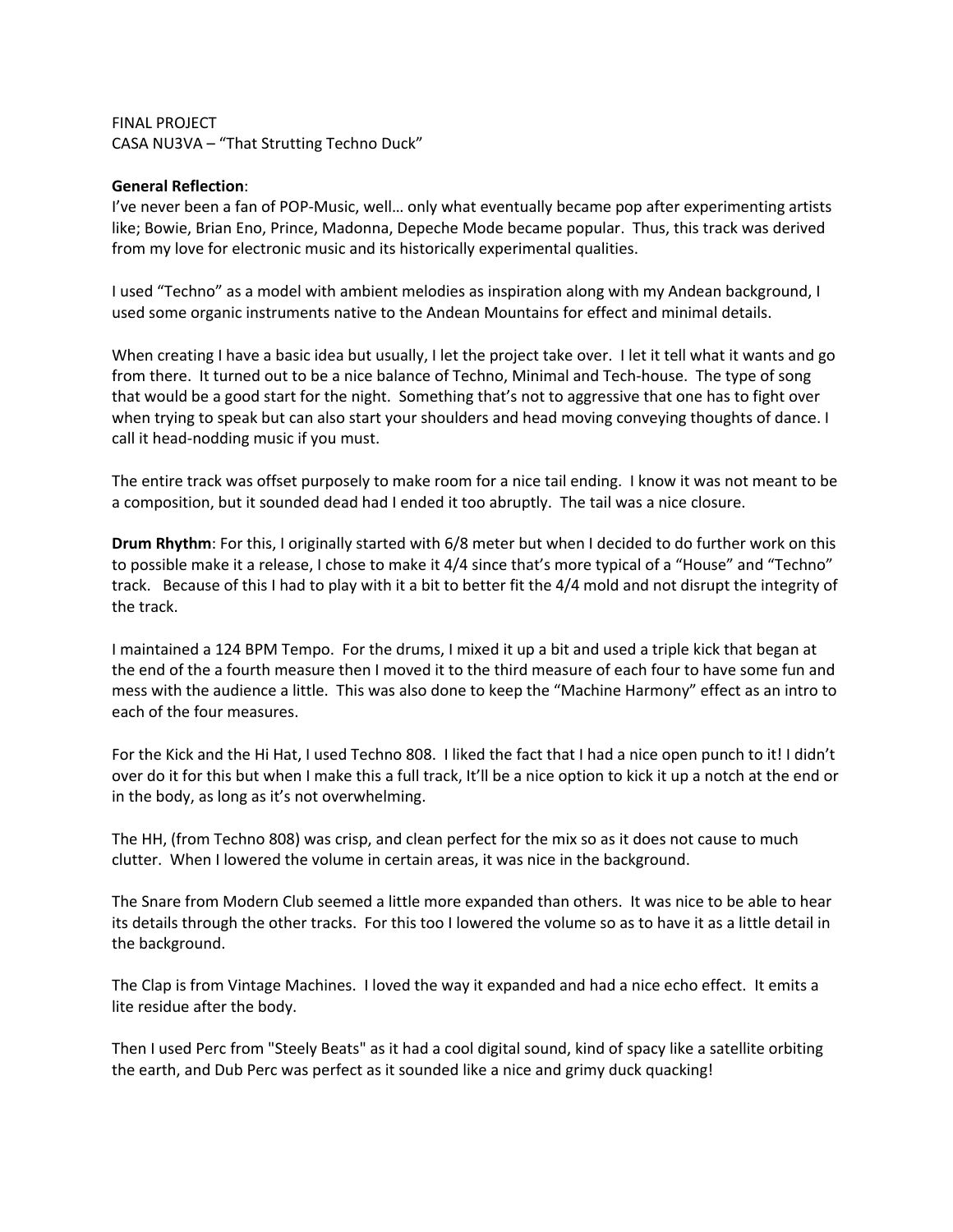It was pretty vanilla with the exception of the last 6 bars of each 4th measure. Once I offset the Clap and added each Perc it got nice and bouncy. The last Clap on each of the fourth measure sounds lonely but I liked that. Made it different.

All combined together made a nice bounce which I can elaborate on if I were to make this a full track!

**Bassline**: For the Bassline I had it start towards the middle of the track as it works well with "Machine Harmony," the track below it. I only used three measure of each four to give it space and the track room to breath. This gave it a more floating upbeat groove and yes, sounded like a duck as well. I realized it began sounding like a duck singing with a couple of quacks at the beginning and end. I liked this and kept it. Will probably have something to do with the title.

Machine Harmony is only used in the first measure or the last groups of four measure. The rest of the composition was centered and built round this. I used Expander to broaden the sound for this. It ended up sounding like a Cyclon from Battlestar Galactica.

**Harmony/Melody**: I used Ambient Synth Piano as the primary harmony. It's very easy, good light background and gives it a very easy flow. Very airy, like a soft breeze singing to you with an echoing tail.

Although not meant to be a harmony "Machine Harmony" is meant to work with the bass as an added effect and an intro to the bass.

Square Bells was used for the Melody, the way it floats and has a slight echo was very useful. It gave it a nice "Space 1999" sound. Gave the track a clean and minimal sound.

The EXS Melody (synth) I used to enhance and differentiate from the primary melody. It made a nice intro and I would have used it more but did not seem to have space for it. In the final full-length version, I will!

## **Audio / Mic Recorded Track**:

This portion was simply an Andean Wood Flute. I used a Sharpie pen and tapped with the flute creating a nice hallow sound. I like the slight echo the flute gave and since the pen was plastic, and the flute has an additional hole at the tip to give it a softer more open sound. Not so sharp nor tough. Oh yes, and I also sculpted each track from within the channel strip.

For the sample track, I recorded a few notes on a Andean Pan Flute. Saved the cleaner more open one, saved it as a sample track and created a few bars with it as part of an intro and outro. Was a nice airy open sound that I could have used in the body, but it ended up being a little intrusive to some parts.

**Processing**: The dynamic effects I used were the Compressor for the Pan Flute Sampler (#62) and Channel EQ for the Bass (# 46). I really needed the equalizer for the bass. It sounded a little to dead and dry without it. Was nice to open it up a bit. The Compressor was used to give the Pan Flute a little more depth. Seemed like it added a nice whisper effect to it.

The time-based effects used were Echo for Perc and Dub Perc, Space Designer for Melody (#58) and Wood Stick (#60) and Expander for Machines in Harmony (# 47), Harmony (Diatonic) (#53), Melody (#58)